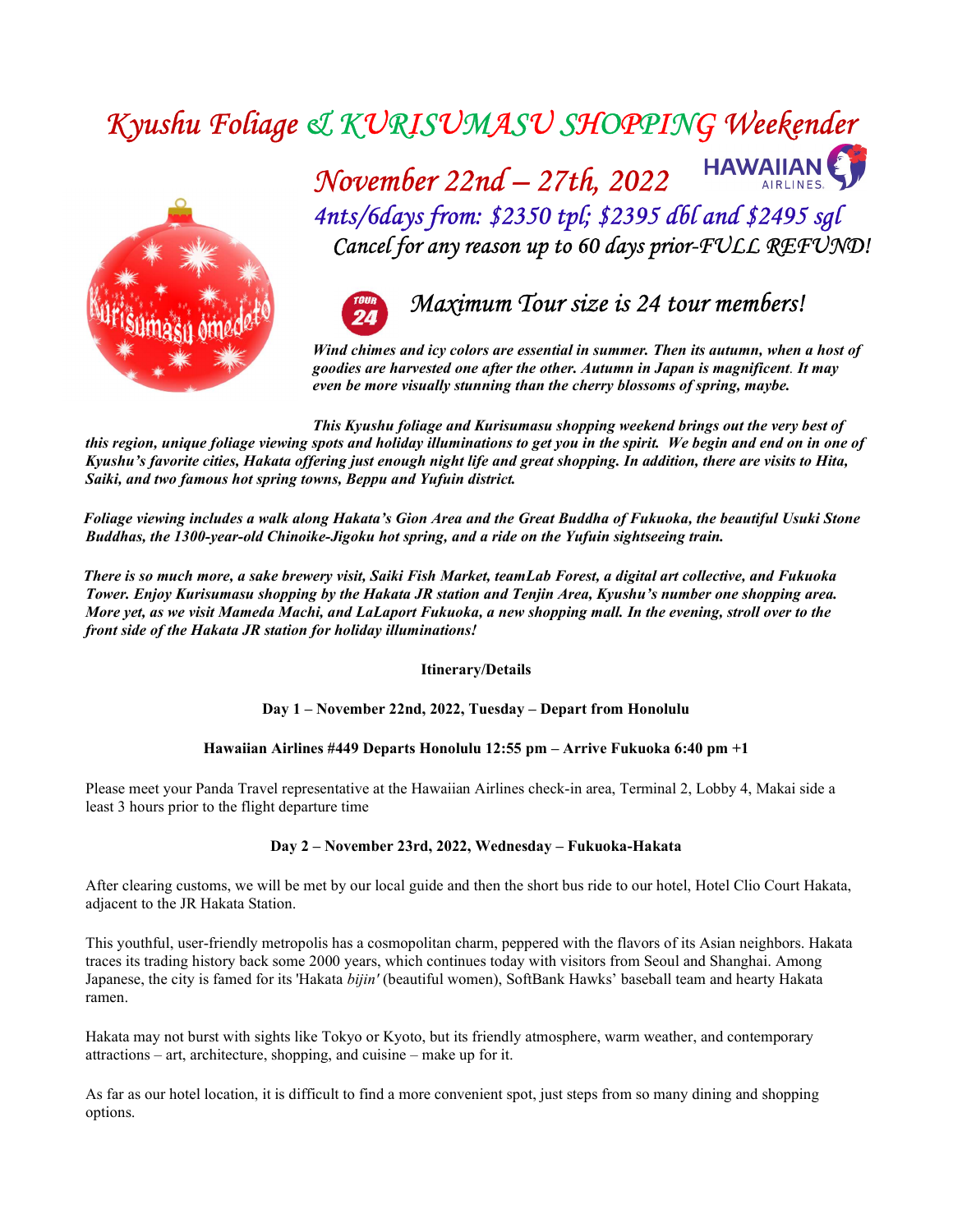The remainder of the evening is free.



Hotel Clio Court Hakata along with breakfast room directly in front of the JR Station



# Accommodations: Hotel Clio Court Hakata

#### Day 3 – November 24th, 2022, Thursday – Hakata (B)

After breakfast at our hotel, please meet in the lobby by 8:50am as we are off to discover Hakata.

Our morning begins short drive to the Gion Area for a walking beginning at Tochoji Temple. Completed in the year 806, it is one of the oldest still intact Buddhist temples in Japan. Founded and dedicated to the famous Buddhist preacher Kukai, the shrines main attraction is the gigantic Buddha statue. Weighing some 30 tons, it is the largest seated wooden image of Buddha in all of Japan. While the statue isn't particularly old, being carved in 1992, it is still quite impressive.

Under the Buddha, you will find a big surprise, a walk-through Heaven and Hell. As you face the statue, there is a small passageway that you can enter. It takes you past several impressive, but scary art works depicting the suffering of people in hell. And then, it leads to a narrow, very dark, winding corridor to the exit. Try and spot the "buddhas ring", as this is supposed to help you to the promised land. Don't miss the last artwork, depicting heaven, at the end of the hall. It is supposed to be a symbol that you can reach heaven through darkness with the help of the Buddha.

Close-by, the bright red five-storied pagoda and then Kushida Shrine, said to have been founded in 757, it is one of the oldest shrines in Fukuoka. While not extensive, there are a few notable things to look out for, a towering gingko tree, said to be over 1,000 years-old and some unusual Tengu masks.

From here, a visit to the Hakata Machiya Folk Museum, to learn some of this ancient city's history. Hakata is one of Japan's oldest cities and served as a link to continental Asia in pre-modern times. While the museum is small, it remains well worth the visit. See a sample of traditional architecture and an exhibition hall with all beautiful artefacts that help illuminate the history of this fascinating city.

We are now off the Tenjin Area, Kyushu's number one downtown shopping area. Enjoy free time to explore, shop, and have lunch on your own. The streets are lined with fashionable brands side by side with traditional shops and department stores.

There is an additional underground shopping mall that stretches for about 600 meters, 12 avenues with at least 150 various shops. We will remain here for two hours so that you have time to leisurely explore.

This afternoon, a visit at Ishikura Sake Brewery, the only local sake brewery in Hakata. This is one of Japan's largest sake rice growing regions, including Yamada Nishiki, the gold standard of sake rice. Ishikura brews their sake in small lots and is considered a craft brewery. Enjoy time to explore their gift shop for unique items only found here.

Now, back to our hotel, arrival by 3:15pm and the remainder of the evening is free. While our hotel is located on the back end of the Hakata Station, it is just a couple minutes to the front side where many popular shops and department stores are located, included Daiso, Yodobashi Camera, Tokyu Hands, and Hankyu Department store. The train station offers so, so many omiyage item ideas. Even if you do not buy today no worries as we will be back.

This evening, walk over to the from of the station to enjoy the holiday illuminations!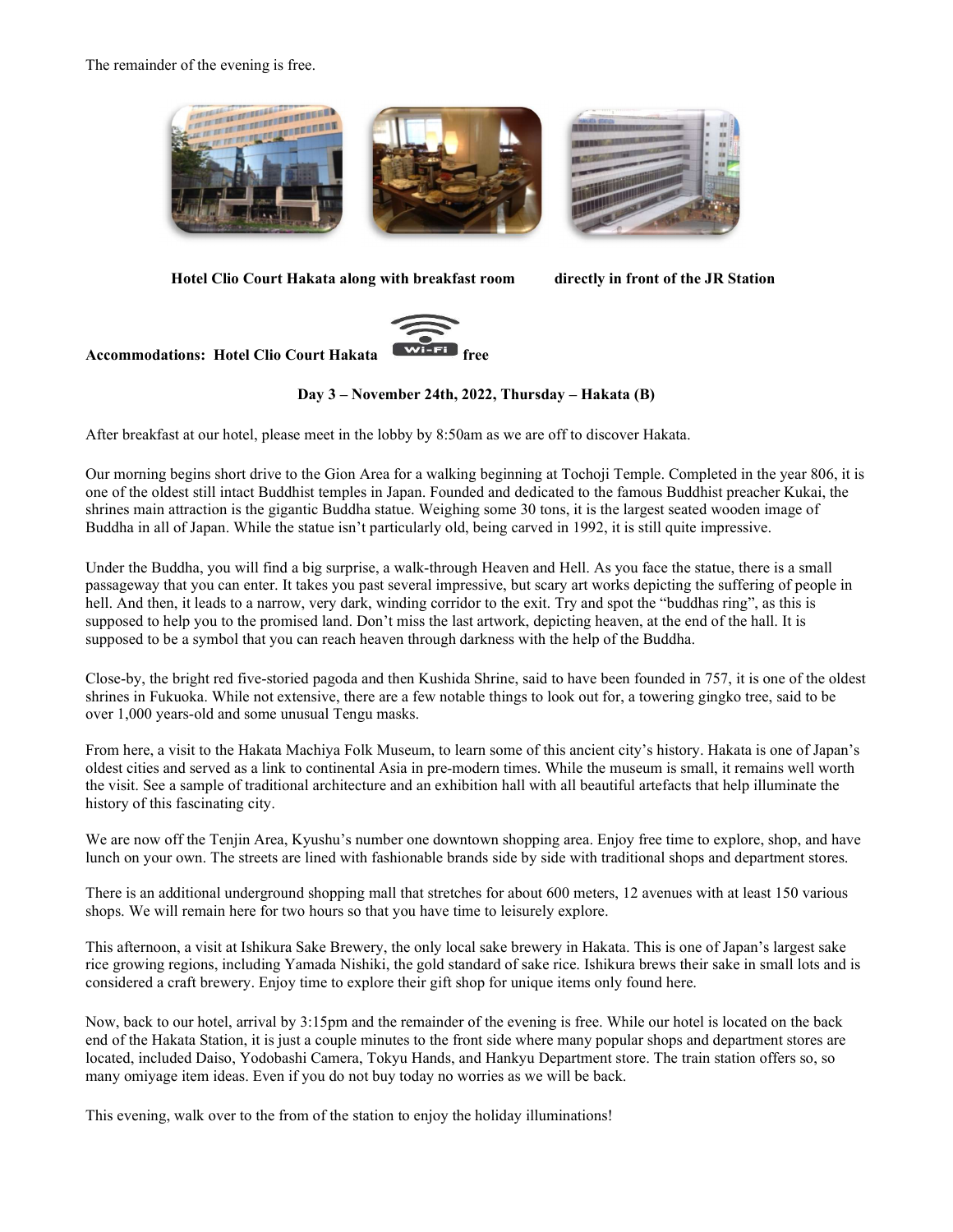#### Accommodations: Hotel Clio Court Hakata



### Day 4 – November 25th, 2022, Friday – Hakata-Hita-Saiki-Beppu (B/D)

After breakfast, please meet your guide in the lobby by 8:30am as we are off on a full day of touring. Please prepare a small overnight bag as our larger pieces will remain at the hotel.

The morning begins with a drive to Oita, an unspoiled area of Japan with rich artistic and spiritual heritage along with natural wonders like Yabakei Gorge and Beppu hot springs. The drive time is approximately one hour.

Our day begins with a visit to the town of Mameda in Hita City. Come, join our guide for a stroll along Mameda Machi, the area lined with traditional shops, houses, and souvenir shops. This area is commonly referred to as Kyushu's little Kyoto. Enjoy free time to explore and shop.

From here, we journey off to Sakai City, a port city which boasts the widest range of fresh fish found anywhere in Japan. We will be visiting Saiki Market, a fish market that sits directly in front of the port. Here, they sell fresh, local seafood as well as dried fish, produce, confectionaries, and marine products.

Enjoy free time to browse, shop and have lunch on your own. With a variety of restaurants to choose from, enjoy a gozen meal (a traditional meal set accompanied by soup, rice, and side dishes). You will also find donburi and seafood tempura rice bowls. The word is out that the clam miso soup and grilled mackerel bentos are ono.

What to shop for. A popular item is the dried horse mackerel. We are told, best served with tare, a multipurpose glaze and dipping sauce. It consists of soy sauce, sake, brown sugar, and sweet mirin.

This afternoon, our touring takes us to the city of Usuki to visit the Usuki Sekibutsu, a collection of stone Buddhas sculptured into a cliff. In Japan, Buddha statues are usually made of wood or metal. Stone statues are rarer, and Usuki's are the only stone Buddhas in Japan to be designated as a national treasure.

These beautiful statues, more than 60 of them were created around the late Heian Period by hardened volcanic ash and molten rock that erupted from Mt. Aso. Who carved them and why is unknown.

Now, off to Beppu, one of Japan's most famous hot spring resorts, producing more hot spring water than any other resort in the country. The drive time is approximately 1 hour. Accommodations for the evening are at Suginoi Hotel Honkan, located hilltop in Kankaji hot spring area, one of eight hot spring areas in Beppu. Enjoy stunning views looking out to Shikoku Island over Beppu Bay. On your free time, enjoy the onsen and heated pool.

Our arrival will be by 5:15pm, followed by dinner at 6:30pm.



Accommodations: Suginoi Hotel Honkan **Franking free (single/twin-western room, triple-Japanese western room)** 

#### Day 5 – November 26th, 2022, Saturday – Beppu-Yufuin-Hakata (B/L)

After breakfast, please meet your guide in the lobby by 8:00am as we are off on another full day of touring.

Our touring day begins with a visit to Chinoike-Jigoku, Japan's oldest hot spring. Chinoike Jigoku has existed for more than 1300 years, and as such remains an incredible rarity. Because if the high temperatures of the hot spring's water, bathing is not permitted.

The main point of interest for Chinoike Jigoku is its unique appearance; strikingly red is if the hot spring were from hell itself. Heated red mud containing iron oxide, magnesium oxide, and similar materials is ejected from the depths below the water, creating this vivid red color. The red mud of this hot spring has been used in medicine and dyes.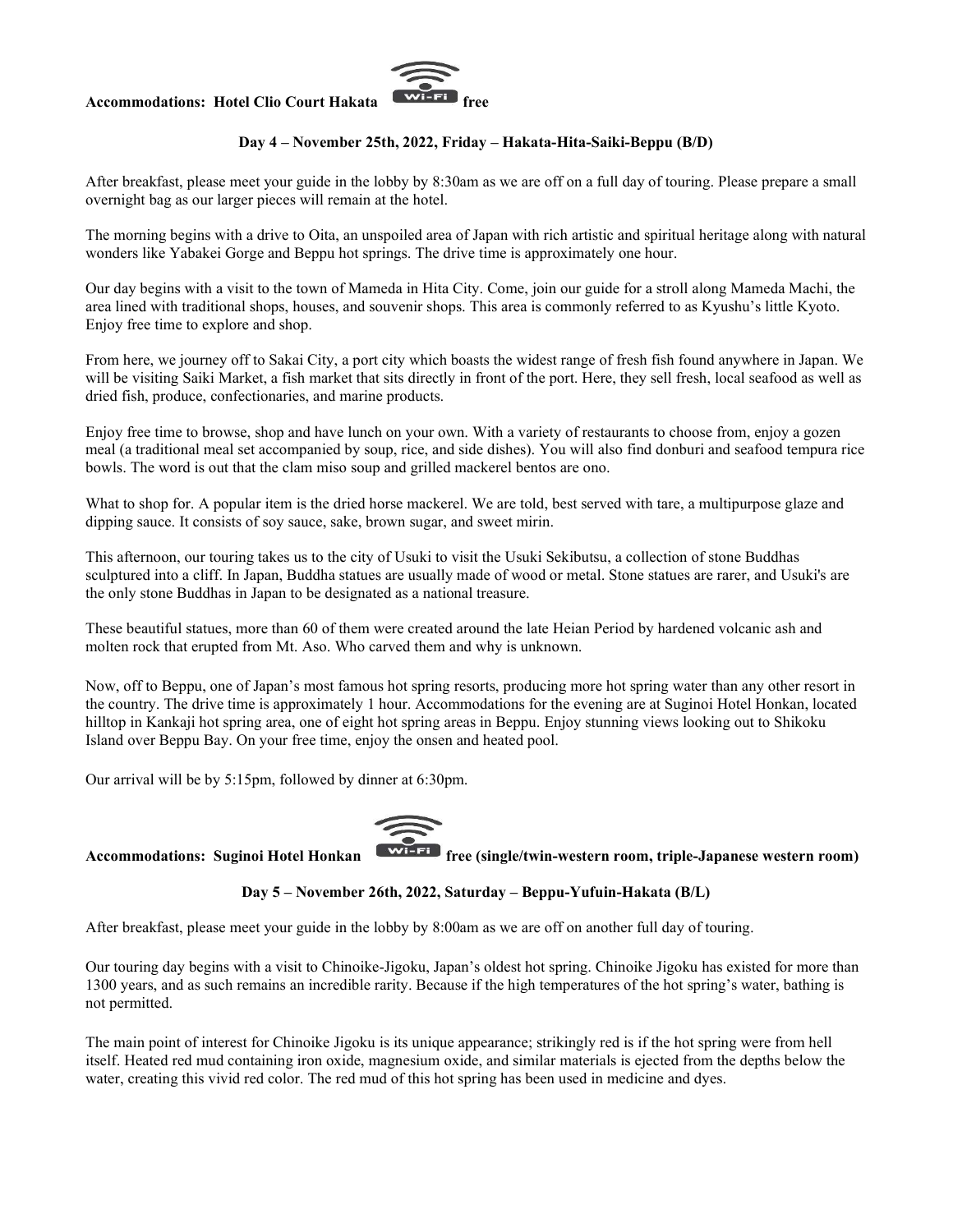From here, a short drive to Yufuin district, a famous hot spring area dominated by one main street. Enjoy time to wander along and stopping for peeks into the stores and restaurants that line both sides of the area. You can find lunch here or wait a bit as we will have a bento box lunch on board our next adventure, a resort train ride to Hakata.

The Yufuin no mori is a luxurious train that travels between Yufuin Station and Hakata. We will depart at 12:07pm and arrive at the Hakata Station at 2:20pm. A bento box lunch is included today. On arrival at the Hakata Station, we will walk over to our hotel.

The interior of the train is mostly decorated in a traditional wooden style with green carpet and seats, to reflect the relaxing nature of Yufuin and the surrounding mountain forests. There is a lounge and bar on board, where you can enjoy viewing the landscape pass by or try one of the exclusive drinks and snacks sold on the train. Yufuin green tea tasting is said to be a must do.

Sit back and enjoy the wonderful Kyushu landscape, the blue Minou Mountains followed by a background of rolling hills. Along the mountainous terrain, the route follows a riverbed that provides many scenic views, including the Jion-no-taki Waterfalls. Keep your camera ready! Enjoy fall colors!

After check-in at our hotel, the remainder of the afternoon and evening is free.

Accommodations: Hotel Clio Court Hakata  $\overbrace{\text{w_{i-Fi}}$  free



#### Day 6 – November 27th, 2022, Sunday – Hakata-Fukuoka (B)

After breakfast, please meet your guide in the lobby by9:00am. It may be our last day on tour, but there is still more to see and do before our flight home this evening.

The morning begins with a visit to Fukuoka Tower, the seaside tower along Hakata Bay. This modern landmark boasts as being Japan's tallest seaside tower. Covered with 8,000 mirrored panels, it is a standout in the city's skyline.

While here, enjoy time to explore first floor shops and stalls, catering to the needs of Omiyage fanatics! Then, a visit to Lover's Sanctuary, a hotspot for couples and lovers. Purchase a lock, designed with a romantic message, and lock it onto the tower's framework. For all the romantics out there, an opportunity to lock in your love forever!

Now, off to the observatory, high above the city's skyline. It is the tallest seaside tower in Japan, towering 234-meters above sea level. With as many as 8,000 mirrors and its triangular shape, it is known as the "Mirror Sail". The panoramic view is simply fantastic.

We are now off to teamlab Forest, a digital art collective. This museum is a dazzling facility featuring two main areas, an Athletics Forest and a Catching and Collecting Forest-based on the concept of exploring and studying nature.

Seven of the ten exhibits are exclusive to this venue and some of the artworks are continuously updated to reflect the changing seasons.

The Athletics Forest is a new physical creative space that trains spatial awareness based on the concept of understanding the world through the body and thinking of the world three-dimensionally. Use your body in this complex, three-dimensional space and immerse yourself in an interactive world.

The Catching and Collecting Forest is a new learning space based on the concept of Catch, Study, Release, in which people explore the world with their bodies, discovering, catching, and broadening their interests based on what they catch. Explore with your smartphone, capture various creatures, study them, and create your very own collection book.

Enjoy leisurely time to explore and have lunch on your own.

Our last stop before heading to the airport, last-minute shopping at the recently opened LaLaport Fukuoka, a shopping mall and more. Beside shops, take time to visit the life-sized Mobile Suit Gundam standing installation. At 20-meters tall, the